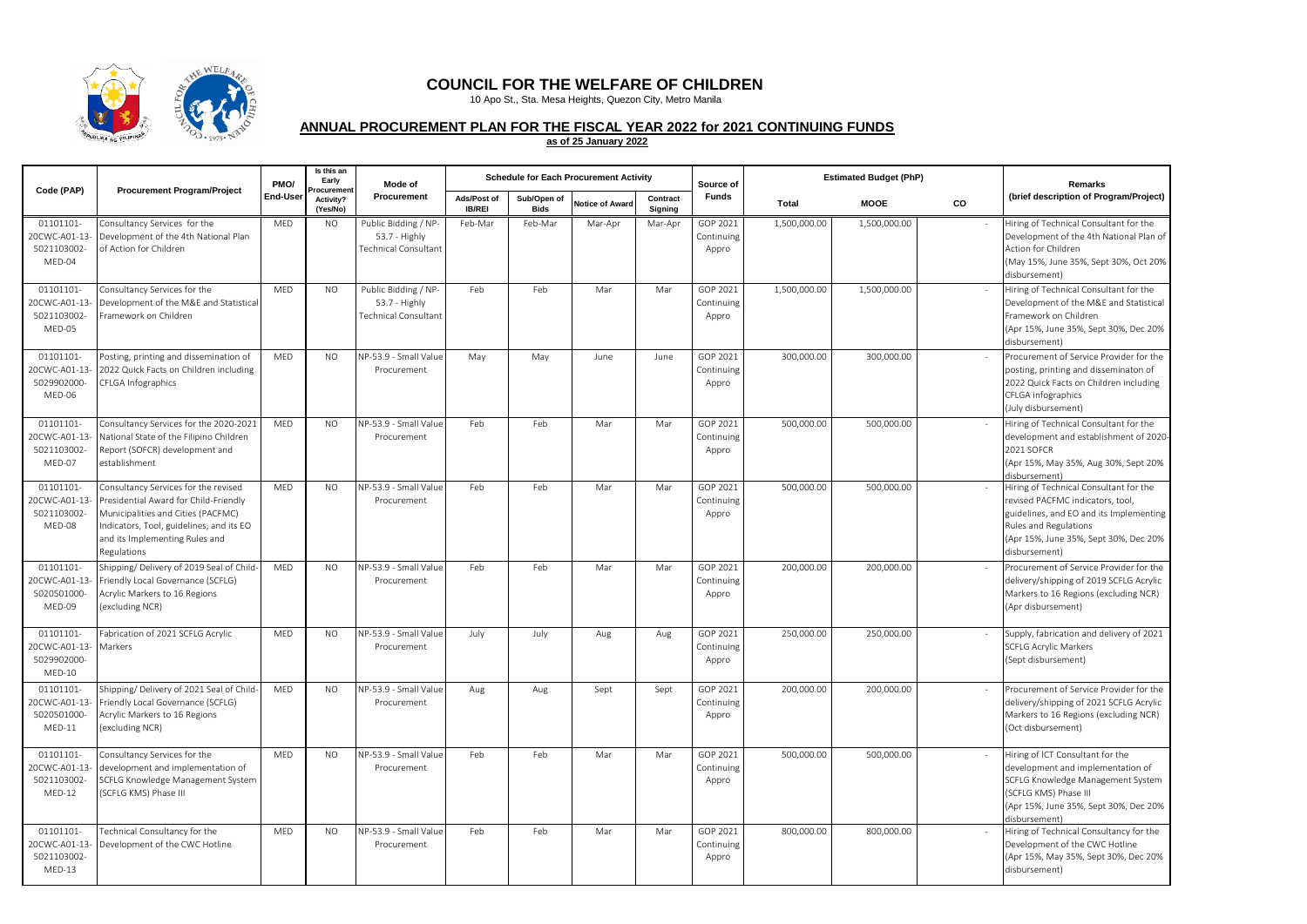| Code (PAP)                                           | <b>Procurement Program/Project</b>                                                                                                                                                                 | PMO/       | Is this an<br>Early<br>rocuremer | Mode of<br>Procurement                                     |                              |                            | <b>Schedule for Each Procurement Activity</b> |                     | Source of                       |              | <b>Estimated Budget (PhP)</b> | Remarks |                                                                                                                                                                                                                                                                             |
|------------------------------------------------------|----------------------------------------------------------------------------------------------------------------------------------------------------------------------------------------------------|------------|----------------------------------|------------------------------------------------------------|------------------------------|----------------------------|-----------------------------------------------|---------------------|---------------------------------|--------------|-------------------------------|---------|-----------------------------------------------------------------------------------------------------------------------------------------------------------------------------------------------------------------------------------------------------------------------------|
|                                                      |                                                                                                                                                                                                    | End-User   | Activity?<br>(Yes/No)            |                                                            | Ads/Post of<br><b>IB/REI</b> | Sub/Open of<br><b>Bids</b> | <b>Notice of Award</b>                        | Contract<br>Signing | Funds                           | <b>Total</b> | <b>MOOE</b>                   | CO      | (brief description of Program/Project)                                                                                                                                                                                                                                      |
| 01101101-<br>20CWC-A01-13<br>5020201002-<br>MED-14   | Hiring of Service Provider for the<br>conduct of Training for Hotline Support<br>Associates                                                                                                        | MED        | <b>NO</b>                        | NP-53.9 - Small Value<br>Procurement                       | Feb                          | Feb                        | Mar                                           | Mar                 | GOP 2021<br>Continuing<br>Appro | 250,000.00   | 250,000.00                    |         | Hiring of Service Provider for the<br>conduct of Training for Hotline Support<br>Associates<br>(Apr & Sept disbursement)                                                                                                                                                    |
| 01101101-<br>20CWC-A01-13<br>5020201002-<br>$MED-15$ | Hiring of Service Provider for the<br>conduct of Training of staff for the<br>Results Based Monitoring and<br>Evaluation (RBME) Program from AIM                                                   | MED        | NO.                              | Direct Contracting<br>NP-53.9 - Small Value<br>Procurement | Apr                          | Apr                        | May                                           | May                 | GOP 2021<br>Continuing<br>Appro | 450,000.00   | 450,000.00                    |         | Hiring of Service Provider for the<br>conduct of Training of staff for the<br>Results Based Monitoring and Evaluation<br>(RBME) Program from AIM<br>(June disbursement)                                                                                                     |
| 01101101-<br>20CWC-A01-13<br>5020201002-<br>MED-16   | liring of Service Provider for the<br>conduct of Training of staff on<br>Database Management from PSRTI                                                                                            | MED        | <b>NO</b>                        | Direct Contracting<br>NP-53.9 - Small Value<br>Procurement | Feb                          | Feb                        | Mar                                           | Mar                 | GOP 2021<br>Continuing<br>Appro | 102,000.00   | 102,000.00                    |         | Hiring of Service Provider for the<br>conduct of Training of staff on Database<br>Management from PSRTI<br>(Apr disbursement)                                                                                                                                               |
| 01101101-<br>20CWC-AO1-13<br>5020201002-LID<br>16    | Region 10 - Orientation on the Salient<br>Features of RA 11188 or an Act<br>providing for the Special Protection of<br>Children in Situations of Armed Conflict<br>and Providing Penalties thereof | LID        | <b>NO</b>                        | VP-53.9 - Small Valu<br>Procurement                        | April                        | April                      | May                                           | May                 | GOP 2021<br>Continuing<br>Appro | 115,000.00   | 115,000.00                    |         | Conduct of 2 Dialogue on RA 11188 in<br>Region X: a) Meals - 115 participants x<br>500 x 2 dialogue = 115, 000.00<br>(June disbursement)                                                                                                                                    |
| 01101101-<br>20CWC-AO1-13<br>5020201002-LID<br>17    | Region 3- Orientation on the Salient<br>Features of RA 11188 or an Act<br>providing for the Special Protection of<br>Children in Situations of Armed Conflict<br>and Providing Penalties thereof   | LID        | <b>NO</b>                        | NP-53.9 - Small Value<br>Procurement                       | April                        | April                      | May                                           | May                 | GOP 2021<br>Continuing<br>Appro | 65,000.00    | 65,000.00                     |         | Orientation on the formulation of CEPC,<br>establisment of CFS, and CSAC handling<br>protocol: a) Meals - 600 x 55 pax =<br>33,000.00, b) Training Kits - 150 x 40 pax<br>= 6,000.00, c) Supplies - 500 x 52 pax =<br>26,000.00<br>(June disbursement)                      |
| 01101101-<br>20CWC-AO1-13-<br>5020201002-LID<br>18   | CALABARZN - Safer Internet Day for<br>Children                                                                                                                                                     | <b>LID</b> | <b>NO</b>                        | NP-53.9 - Small Value<br>Procurement                       | Feb                          | Feb                        | March                                         | March               | GOP 2021<br>Continuing<br>Appro | 163,750.00   | 163,750.00                    |         | RCWC CALABARZON CyberSafety<br>Caravan: a)Meals P500 x 45 pax<br>(Catering) = P22,500, b)Honorarium for<br>2 Resource Person = $P500 \times 8$ hours =<br>P8,000.00, c)Supplies and Materials-<br>P150 x 45 pax = P6,750.00, Subtotal:<br>P37.250.00 x 4 LGUs = P149.000.00 |
| 01101101-<br>20CWC-AO1-13<br>5020201002-LID-<br>19   | Board and Lodging for the 2-day<br>neeting with RC/SCWCs re:<br>Strenghtening of RC/SCWCs                                                                                                          | LID        | <b>NO</b>                        | NP-53.10 - Lease of<br>Real Property and<br>Venue          | N/A                          | N/A                        | June                                          | June                | GOP 2021<br>Continuing<br>Appro | 528,000.00   | 528,000.00                    |         | Board and lodging expenses: 2-day<br>meeting with RC/SCWC members:<br>2,200*40participants*2days*3cluster =<br>528,000.00<br>(Disbursement - July, August and<br>October - 176,000 each)                                                                                    |
| 01101101-<br>20CWC-AO1-13<br>5020201002-LID<br>20    | Hiring of Service Provider/Facilitator for<br>the conduct of Localization of<br>Philippine Plan of Action to End-<br>Violence Against Children (PPAEVAC)                                           | LID        | <b>NO</b>                        | VP-53.9 - Small Value<br>Procurement                       | Aug                          | Aug                        | Sept                                          | Sept                | GOP 2021<br>Continuing<br>Appro | 60,000.00    | 60,000.00                     |         | Conduct of PPAEVAC Feedbacking: a)<br>Honorarium for the children and youth<br>Facilitators: 12 pax x 5,000 = 60,000<br>Hiring of facilitators<br>Disbursement - October                                                                                                    |
| 01101101-<br>20CWC-AO1-13<br>5020201002-LID<br>21    | Supplies for Region 1 - Orientation on<br>Orientation on Department of the<br>Interior and Local Government or the<br>Guidelines on Monitoring the LCPC                                            | LID        | <b>NO</b>                        | Section 52.1b<br>Shopping                                  | May                          | May                        | June                                          | June                | GOP 2021<br>Continuing<br>Appro | 96,000.00    | 96,000.00                     |         | Supplies - 160 pcs x 600.00 = 96,000.00<br>Disbursement - July                                                                                                                                                                                                              |
| 01101101-<br>20CWC-AO1-13<br>5020201002-LID<br>22    | Board and Lodging for MIMAROPA -<br>Orientation on Orientation on<br>Department of the Interior and Local<br>Government or the Guidelines on<br>Monitoring the LCPC Functionality                  | LID        | NO.                              | NP-53.10 - Lease of<br>Real Property and<br>Venue          | N/A                          | N/A                        | May                                           | May                 | GOP 2021<br>Continuing<br>Appro | 207,000.00   | 207,000.00                    |         | MIMAROPA Region: a) Participants<br>Board and Lodging: P1,800 x 3days x<br>25pax (attendees) = P135,000.00, b)<br>Training Team Board and Lodging:<br>P1,800.00 x 4days x 10pax (RSCWC<br>training team) = $P72,000.00$<br>Disbursement - June                              |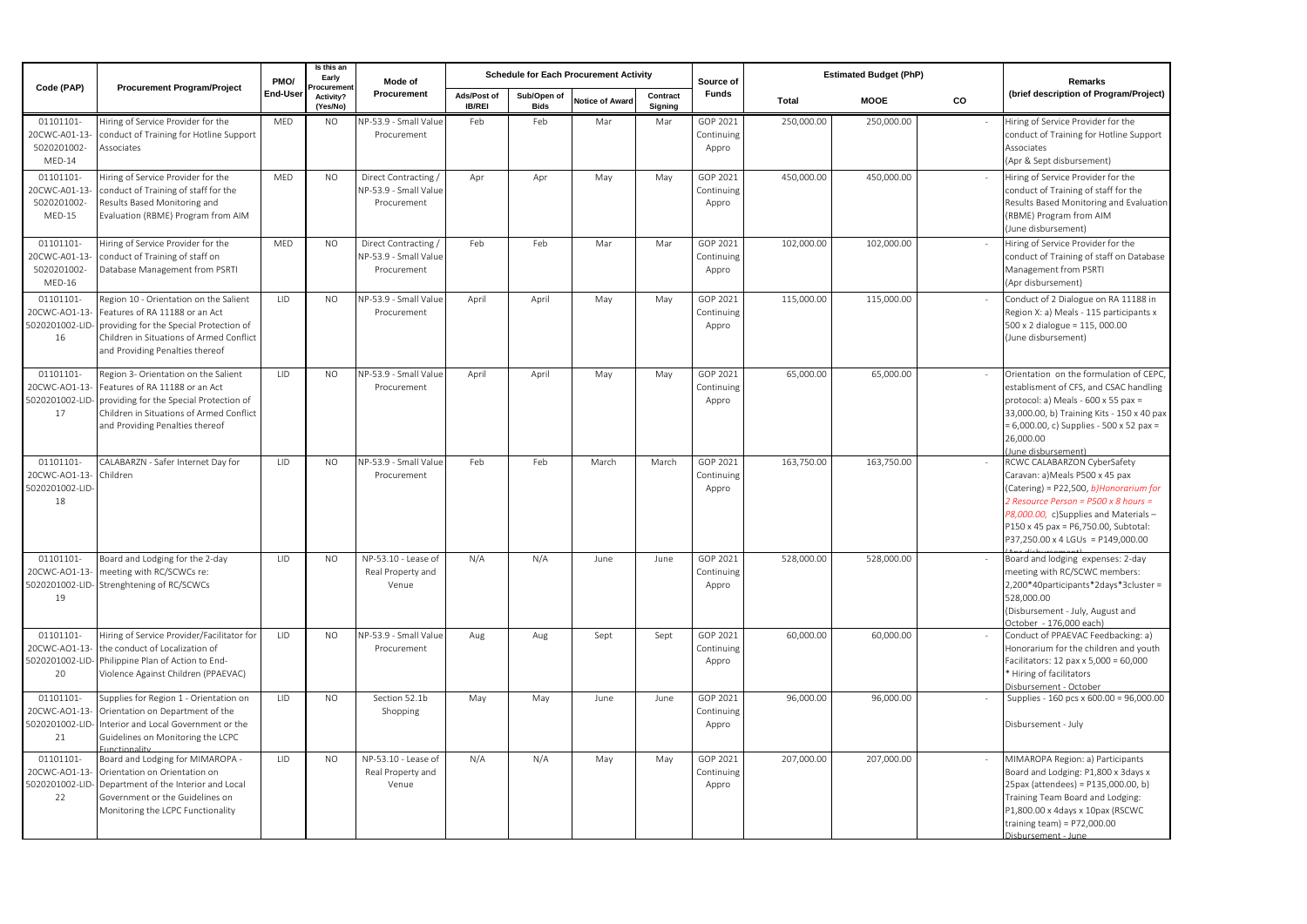| Code (PAP)                                          | <b>Procurement Program/Project</b>                                                                                                                                                 | PMO/       | Is this an<br>Early<br>Mode of<br>rocuremen<br>Procurement<br>Activity?<br>(Yes/No) |                                                   |                       | <b>Schedule for Each Procurement Activity</b> |                        | Source of           |                                 | <b>Estimated Budget (PhP)</b> | Remarks     |              |                                                                                                                                                                                                      |
|-----------------------------------------------------|------------------------------------------------------------------------------------------------------------------------------------------------------------------------------------|------------|-------------------------------------------------------------------------------------|---------------------------------------------------|-----------------------|-----------------------------------------------|------------------------|---------------------|---------------------------------|-------------------------------|-------------|--------------|------------------------------------------------------------------------------------------------------------------------------------------------------------------------------------------------------|
|                                                     |                                                                                                                                                                                    | End-User   |                                                                                     |                                                   | Ads/Post of<br>IB/REI | Sub/Open of<br><b>Bids</b>                    | <b>Notice of Award</b> | Contract<br>Signing | <b>Funds</b>                    | Total                         | <b>MOOE</b> | <b>CO</b>    | (brief description of Program/Project)                                                                                                                                                               |
| 01101101-<br>20CWC-AO1-13<br>5020201002-LID-<br>23  | Meals and Lodging for Region 12 -<br>Orientation on Orientation on<br>Department of the Interior and Local<br>Government or the Guidelines on<br>Monitoring the LCPC Functionality | <b>LID</b> | N <sub>O</sub>                                                                      | NP-53.10 - Lease of<br>Real Property and<br>Venue | Feb                   | Feb                                           | March                  | March               | GOP 2021<br>Continuing<br>Appro | 90,000.00                     | 90,000.00   |              | Region XII: a) Meals and Lodging = 60pax<br>$X$ 1500 = 90,000.00,<br>(Apr disbursement)                                                                                                              |
| 01101101-<br>20CWC-AO1-13<br>5020201002-LID-<br>24  | Training Kits for Region 12 - Orientation<br>on Orientation on Department of the<br>Interior and Local Government or the<br>Guidelines on Monitoring the LCPC<br>Functionality     | 11D        | <b>NO</b>                                                                           | NP-53.9 - Small Value<br>Procurement              | N/A                   | N/A                                           | March                  | March               | GOP 2021<br>Continuing<br>Appro | 15,000,00                     | 15,000.00   |              | Region XII b.) Training Kits: 60pax x 250<br>$php = 15.000$ PHP<br>(Apr disbursement)<br>(no posting needed, below 50k)                                                                              |
| 01101101-<br>20CWC-AO1-13<br>5029907003<br>MISU-13  | Supply and delivery of ICT Equipment &<br>Software<br>3 Desktop, 18 Laptop, 21 MS office and<br>2 Printer)                                                                         | MISU       | <b>NO</b>                                                                           | Public Bidding                                    | Feb                   | Feb                                           | Mar                    | Mar                 | GOP 2021<br>Continuing<br>Appro | 1,995,737.00                  |             | 1.995.737.00 | [Continuing] Procurement for the Supply<br>and Delivery of ICT equipment &<br>software (3 Desktop, 18 Laptop, 21 MS<br>office and 2 Printer) (Aprl disbursement)                                     |
| 01101101-<br>20CWC-AO1-13<br>5020503000-<br>MISU-14 | Procurement of Service Provider for the<br>nternet Subscription (2nd ISP) (new)                                                                                                    | MISU       | <b>NO</b>                                                                           | NP-53.9 - Small Value<br>Procurement              | Feb                   | Feb                                           | Mar                    | Mar                 | GOP 2021<br>Continuing<br>Appro | 415.355.38                    | 415,355.38  |              | [Continuing] Procurement of Service<br>Provider for the Internet Subscription of<br>Secondary ISP (new)<br>(April disbursement)                                                                      |
| 01101101-<br>20CWC-AO1-13<br>5029902000-<br>PAIO-21 | Supply, printing and delivery of CWC<br>Notebook as advocacy and promotional<br>materials                                                                                          | PAIO       | <b>NO</b>                                                                           | NP-53.9 Small Value<br>Procurement                | Feb                   | Feb                                           | Mar                    | Mar                 | GOP 2021<br>Continuing<br>Appro | 233,720.75                    | 233,720.75  |              | Hiring of Printing Services for the supply,<br>printing and delivery of CWC Notebook<br>2337pcs x PhP100/pc<br>(Apr disbursement)                                                                    |
| 01101101-<br>20CWC-AO1-13<br>5029902000-<br>PAIO-22 | Supply, printing and delivery of CWC<br>2023 Planner as advocacy and<br>promotional materials                                                                                      | PAIO       | <b>NO</b>                                                                           | NP-53.9 Small Value<br>Procurement                | Feb                   | Feb                                           | Mar                    | Mar                 | GOP 2021<br>Continuing<br>Appro | 175,000.00                    | 175,000.00  |              | Hiring of Printing Services for the supply,<br>printing and delivery of CWC 2023<br>Planner PhP350/pc x 500pcs<br>(Apr disbursement)                                                                 |
| 01101101-<br>20CWC-AO1-13<br>5029902000<br>PAIO-23  | Supply, printing and delivery of T-shirt<br>or the 30th NCM Anniversary as<br>advocacy and promotional materials                                                                   | PAIO       | N <sub>O</sub>                                                                      | NP-53.9 Small Value<br>Procurement                | Apr                   | Apr                                           | May                    | May                 | GOP 2021<br>Continuing<br>Appro | 137,500.00                    | 137,500.00  |              | Hiring of Printing Services for the supply,<br>printing and delivery of T-shirt for the<br>30th NCM Anniversary as advocacy and<br>promotional materials PhP275/pc x<br>500pcs<br>lung dishursement) |
| 01101101-<br>20CWC-AO1-13<br>5029902000-<br>PAIO-24 | Supply, printing and delivery of 1st<br>auarter CWC Makabata Newsletter                                                                                                            | PAIO       | <b>NO</b>                                                                           | NP-53.9 Small Value<br>Procurement                | N/A                   | N/A                                           | Mar                    | Mar                 | GOP 2021<br>Continuing<br>Appro | 49,500.00                     | 49,500.00   |              | Hiring of Printing Services for the supply,<br>printing and delivery of 1st quarter CWC<br>Makabata Newsletter PhP247.50/pc x<br>200pcs<br>(Mar disbursement)<br>(no posting needed below 50k)       |
| 01101101-<br>20CWC-AO1-13<br>5029902000-<br>PAIO-25 | Supply, printing and delivery of 1st<br>auarter CWC Makabata Newsletter                                                                                                            | PAIO       | <b>NO</b>                                                                           | NP-53.9 Small Value<br>Procurement                | N/A                   | N/A                                           | May                    | May                 | GOP 2021<br>Continuing<br>Appro | 49,500.00                     | 49,500.00   |              | Hiring of Printing Services for the supply,<br>printing and delivery of 1st quarter CWC<br>Makabata Newsletter PhP247.50/pc x<br>200pcs<br>(June disbursement)<br>(no posting needed, below 50k)     |